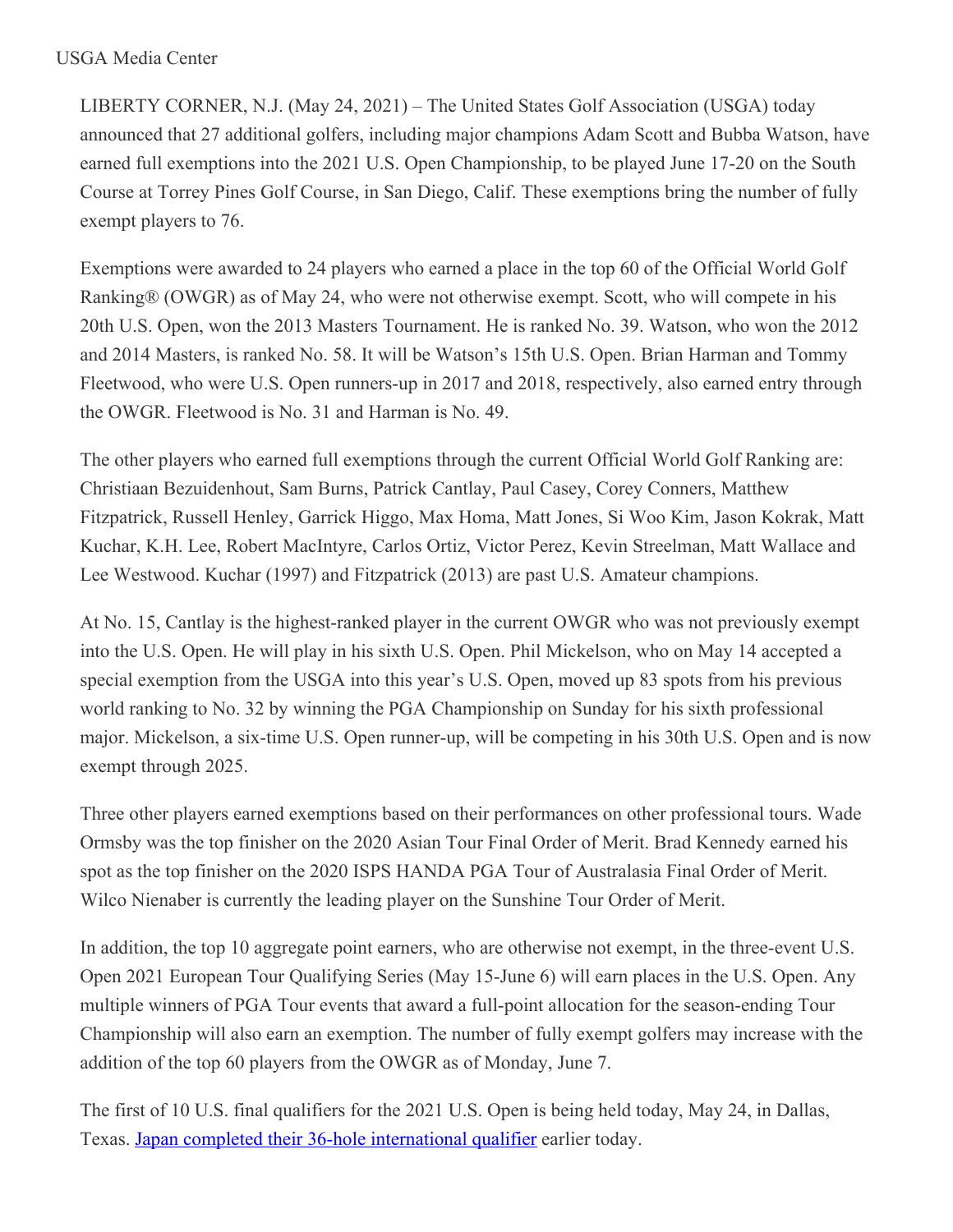Final qualifying in the United States, at 36 holes, will take place at nine additional sites on June 7. The sites are: Rolling Hills Country Club, Rolling Hills Estates, Calif.; The Bear's Club, Jupiter, Fla.; Piedmont Driving Club, Atlanta, Ga.; Woodmont Country Club (North Course), Rockville, Md.; Century Country Club & Old Oaks Country Club, Purchase, N.Y.; Brookside Golf & Country Club & The Lakes Golf & Country Club, Columbus, Ohio; Springfield (Ohio) Country Club; Long Cove Club, Hilton Head Island, S.C.; and Meadow Springs Country Club, Richland, Wash.

The South Course at Torrey Pines is hosting its second U.S. Open. One of the most dramatic U.S. Opens was contested there in 2008 when Tiger Woods outdueled Rocco Mediate in a 19-hole playoff to win his third U.S. Open and record-tying ninth USGA championship. Woods made par on the first extra hole after the two were tied following an 18-hole playoff. Woods had forced the playoff by making a 12-foot birdie putt on the 72nd hole.

A list of the 76 golfers fully exempt into the 2021 U.S. Open as of May 24 (not including the final qualifiers from Texas and Japan) is below. It can also be found at this link: [http://www.usopen.com/qualifying/exemptions.html.](https://nam12.safelinks.protection.outlook.com/?url=https%3A%2F%2Fu7061146.ct.sendgrid.net%2Fls%2Fclick%3Fupn%3DTeZUXWpUv-2B6TCY38pVLo9kKmj1C2VQeLX-2BWzQdspDHBcrG-2B1X8GQ-2BQlrhuxycvgnR0-2FTbZC5ucI-2FmcS-2F-2FpPh2Q-3D-3DyvLN_HSsC7-2BnYo6RFmdvmB8WxSwPfE5OKbL5GHwHc1Y4nlbPPqAUA09MWw0ZqmlBCIWIpsv6oZVFU-2BFpp-2ByIjJmvSNOVGyZzLXVOgw5CsUVl0iva50nrH5T3iqf1sF9WQWCqbsAfokV0EGcikUrMIroExmECLA-2BGb-2FriFRWtvXtEEF51kRpYsOzHmH-2BazbLbtB0CiK-2FM6R0eL-2FjkaqAdebknhibLE37qXwl7GzjfIU8Ku5IjMuVeGkAG1Rvl13gtifRwHvfh1D-2FSEDgXBkpPprTImwY36wyfph06UkwQkNIwDfPff-2BYY-2F6m6PwP1GjsZ-2B-2BpYGA9gN9nl4qqQVTKathyHhGQ-3D-3D&data=04%7C01%7Cjgeske%40usga.org%7Ccd4f1f3e2da04cdb4c6708d91ef70917%7C17abf7083a064391bdbd06808d1b9f81%7C0%7C0%7C637574868652203810%7CUnknown%7CTWFpbGZsb3d8eyJWIjoiMC4wLjAwMDAiLCJQIjoiV2luMzIiLCJBTiI6Ik1haWwiLCJXVCI6Mn0%3D%7C1000&sdata=%2BGF388YEaD0dUXkIcHH%2FytoqVxL1VA6491oxW5a4ltU%3D&reserved=0)

More information about the 2021 U.S. Open at Torrey Pines Golf Course, including local and final qualifying, is available at [usopen.com](https://nam12.safelinks.protection.outlook.com/?url=https%3A%2F%2Fu7061146.ct.sendgrid.net%2Fls%2Fclick%3Fupn%3DTeZUXWpUv-2B6TCY38pVLo9p6JmzuOBoaQmssfIej4y8E-3DFhBZ_HSsC7-2BnYo6RFmdvmB8WxSwPfE5OKbL5GHwHc1Y4nlbPPqAUA09MWw0ZqmlBCIWIpsv6oZVFU-2BFpp-2ByIjJmvSNOVGyZzLXVOgw5CsUVl0iva50nrH5T3iqf1sF9WQWCqbsAfokV0EGcikUrMIroExmECLA-2BGb-2FriFRWtvXtEEF51kRpYsOzHmH-2BazbLbtB0CivB84zCmih69CNkKljzOjvJt3dtej0vSprFQiYjgTk9tR2ZMeHX9WXI3YnItiTqZbbSxemKlZjAEhFwEl55qRlhNlQODuq-2B1pGMvZu4rqL6fdmdKBCgUssosucowrBx-2BCuS-2BJhtqsgEn1rBF29HyNOA-3D-3D&data=04%7C01%7Cjgeske%40usga.org%7Ccd4f1f3e2da04cdb4c6708d91ef70917%7C17abf7083a064391bdbd06808d1b9f81%7C0%7C0%7C637574868652203810%7CUnknown%7CTWFpbGZsb3d8eyJWIjoiMC4wLjAwMDAiLCJQIjoiV2luMzIiLCJBTiI6Ik1haWwiLCJXVCI6Mn0%3D%7C1000&sdata=HxTQ03BOqTkWjdQ%2Bbzm9YySZYOswX13PCvH0PoVokh4%3D&reserved=0).

The list of the 76 golfers who are fully exempt into the 2021 U.S. Open (as of Monday, May 24):

| Abraham Ancer               | 10, 15           | Shane Lowry         | 7, 15           |
|-----------------------------|------------------|---------------------|-----------------|
| Daniel Berger               | 10, 15           | Robert MacIntyre    | 15              |
| Christiaan<br>Bezuidenhout  | 15               | Hideki Matsuyama    | 5, 10, 15       |
| Sam Burns                   | 15               | <b>Rory McIlroy</b> | 1, 2, 8, 10, 15 |
| Patrick Cantlay             | 15               | Phil Mickelson      | 6, 15, 20       |
| Paul Casey                  | 15               | Francesco Molinari  | 7               |
| Cameron Champ               | 10               | Collin Morikawa     | 6, 10, 11, 15   |
| <b>Stewart Cink</b>         | 11, 15           | Sebastian Munoz     | 10              |
| <b>Corey Conners</b>        | 15               | Kevin Na            | 10, 15          |
| <b>Bryson</b><br>DeChambeau | 1, 2, 10, 11, 15 | Joaquin Niemann     | 10, 15          |
| Harris English              | 2, 10, 15        | Wilco Nienaber      | 19              |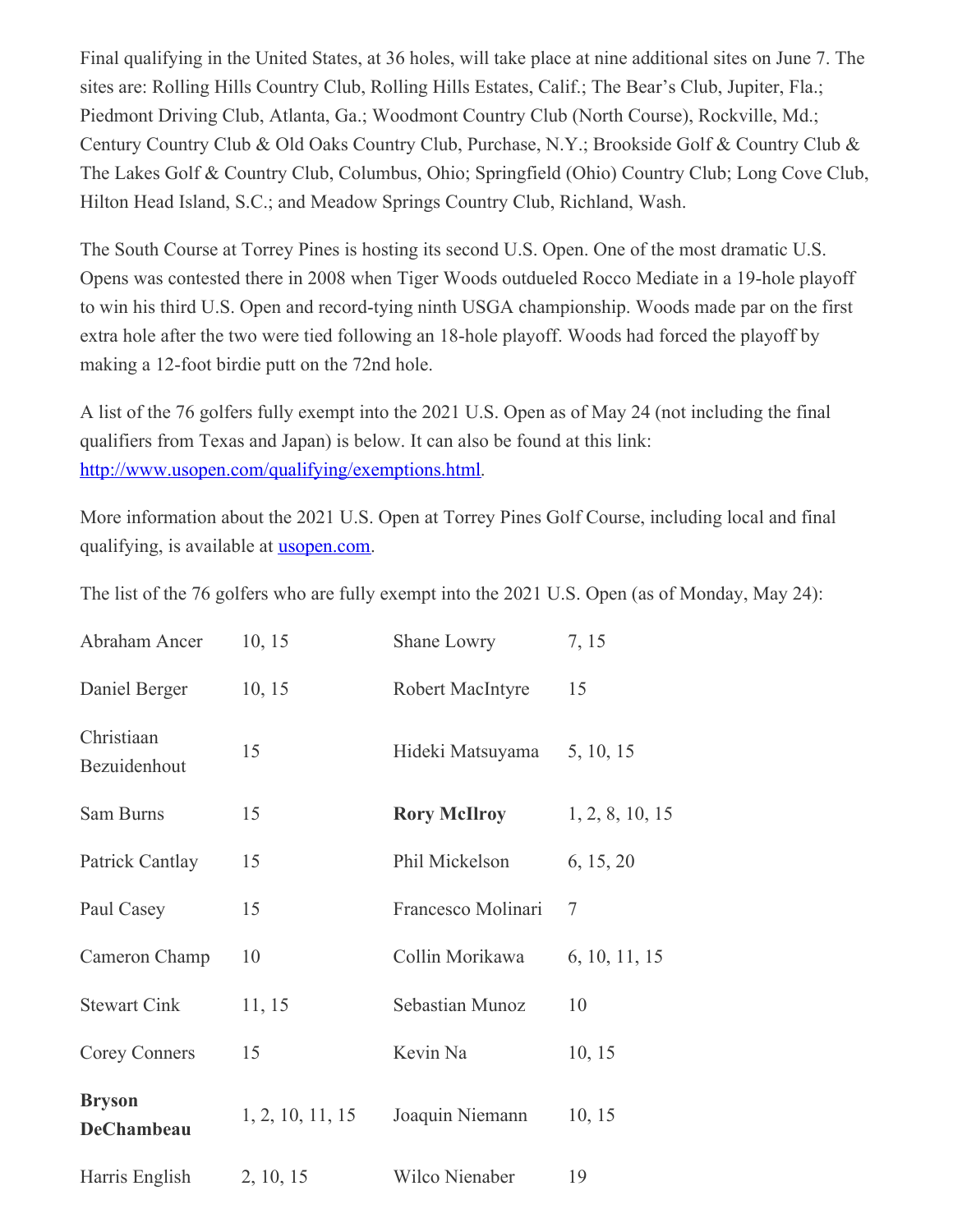| Tony Finau             | 2, 10, 15              | Louis Oosthuizen              | 2, 15                  |
|------------------------|------------------------|-------------------------------|------------------------|
| Matthew Fitzpatrick 15 |                        | Wade Ormsby                   | 17                     |
| Tommy Fleetwood 15     |                        | Carlos Ortiz                  | 15                     |
| Sergio Garcia          | 5, 15                  | a-Charles Osborne             | $\overline{4}$         |
| Lanto Griffin          | 10                     | Ryan Palmer                   | 10, 15                 |
| Brian Harman           | 15                     | Victor Perez                  | 15                     |
| <b>Tyrrell Hatton</b>  | 9, 10, 15              | Jon Rahm                      | 10, 11, 15             |
| <b>Russell Henley</b>  | 15                     | Patrick Reed                  | 5, 10, 15              |
| Garrick Higgo          | 15                     | <b>Justin Rose</b>            | 1, 15                  |
| Max Homa               | 15                     | Xander Schauffele             | 2, 10, 15              |
| <b>Billy Horschel</b>  | 10, 15                 | Scottie Scheffler             | 10, 15                 |
| Viktor Hovland         | 10, 15                 | Adam Scott                    | 15                     |
| Mackenzie Hughes       | 10                     | <b>Webb Simpson</b>           | 1, 2, 10, 15           |
| Sungjae Im             | 10, 15                 | Cameron Smith                 | 10, 15                 |
| <b>Dustin Johnson</b>  | 1, 2, 5, 10, 11,<br>15 | <b>Jordan Spieth</b> 1, 7, 15 |                        |
| Zach Johnson           | $\overline{2}$         | Henrik Stenson                | 7                      |
| <b>Matt Jones</b>      | 15                     | Tyler Strafaci                | 3                      |
| <b>Martin Kaymer</b>   | 1                      | Kevin Streelman               | 15                     |
| <b>Brad Kennedy</b>    | 18                     | Justin Thomas                 | 2, 6, 8, 10, 11,<br>15 |
| Si Woo Kim             | 15                     | Brendan Todd                  | 10                     |
| Kevin Kisner           | 10, 15                 | Jimmy Walker                  | 6                      |
| <b>Brooks Koepka</b>   | 1, 6, 15               | Matt Wallace                  | 15                     |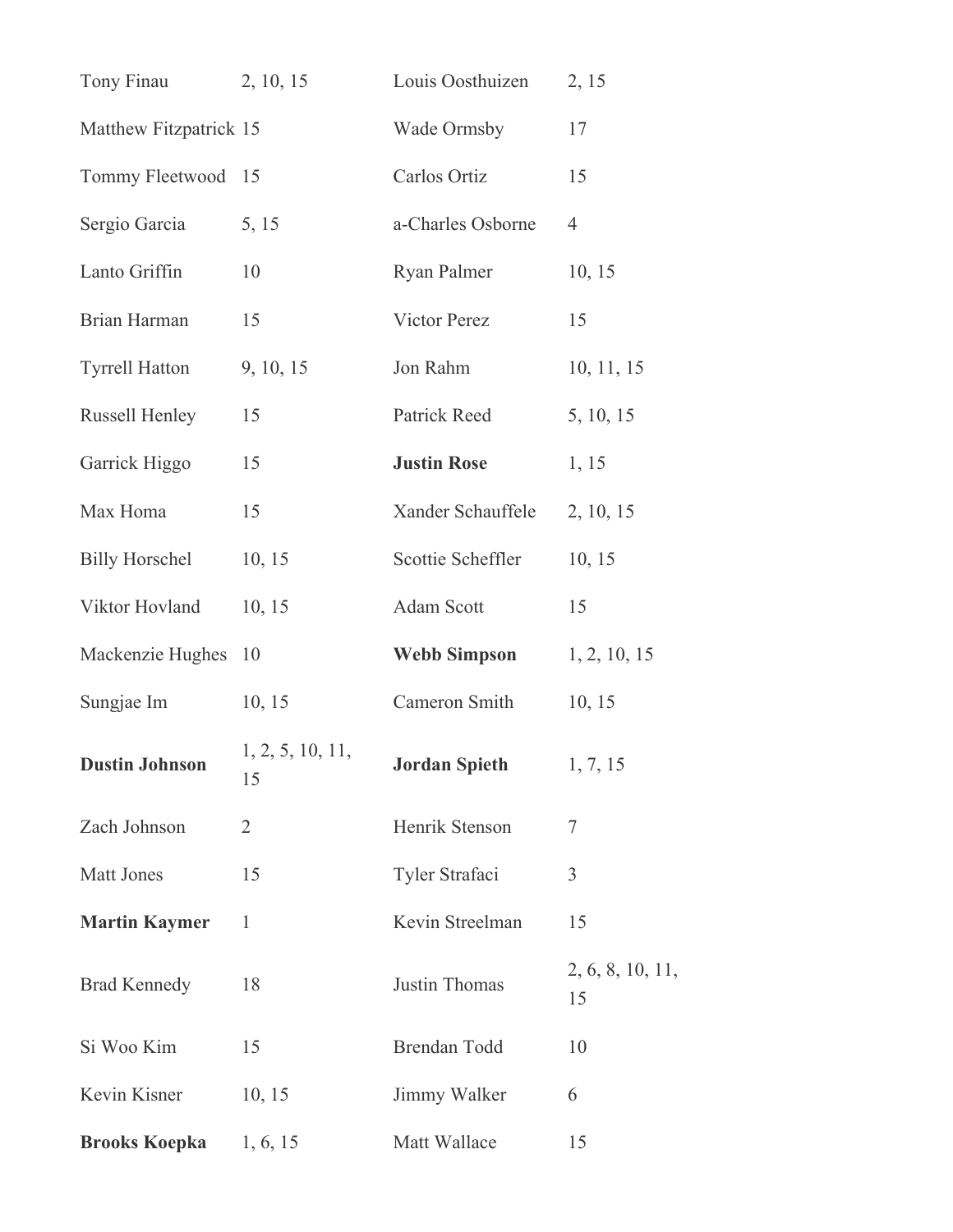| Jason Kokrak  | 15     | Bubba Watson         | 15    |
|---------------|--------|----------------------|-------|
| Matt Kuchar   | 15     | Lee Westwood         | 15    |
| K.H. Lee      | 15     | Matthew Wolff        | 2, 15 |
| Marc Leishman | 10, 15 | <b>Gary Woodland</b> | 1, 15 |
| a-Joe Long    | 13     | Will Zalatoris       | 2, 15 |

**Bold** – U.S. Open champion a-amateur

Key to Player Exemptions:

- Winners of the U.S. Open Championship the last 10 years (2011-20)
- From the 2020 U.S. Open Championship, the 10 lowest scorers and anyone tying for 10th place
- Winner of the 2020 U.S. Amateur Championship
- Runner-up of the 2020 U.S. Amateur Championship (must be an amateur)
- Winners of the Masters Tournament (2017-21)
- Winners of the PGA Championship (2016-21)
- Winners of The Open Championship, conducted by The R&A (2016-19)
- Winners of the Players Championship (2019 and 2021)
- Winner of the 2020 European Tour BMW PGA Championship
- Those players who qualified for the season-ending 2020 Tour Championship
- Multiple winners of PGA Tour events that award a full-point allocation for the FedExCup, from the conclusion of the originally scheduled 2020 U.S. Open to the 2021 U.S. Open
- From the three-event U.S. Open 2021 European Tour Qualifying Series (Betfred British Masters, Made in HimmerLand Championship, Porsche European Open), the top 10 aggregate point earners who are not otherwise exempt
- Winner of the 2020 Amateur Championship, conducted by The R&A (must be an amateur)
- Winner of the 2020 Mark H. McCormack Medal (top-ranked in WAGR & must be an amateur)
- Top 60 point leaders and ties from the Official World Golf Ranking as of May 24, 2021
- Top 60 point leaders and ties from the Official World Golf Ranking as of June 7, 2021
- From the 2020 Asian Tour Final Order of Merit, the top finisher who is not otherwise exempt as of May 24
- From the 2020 ISPS Handa PGA Tour of Australasia Final Order of Merit, the top finisher who is not otherwise exempt as of May 24
- From the current Sunshine Tour Order of Merit, the leading player who is not otherwise exempt as of May 24